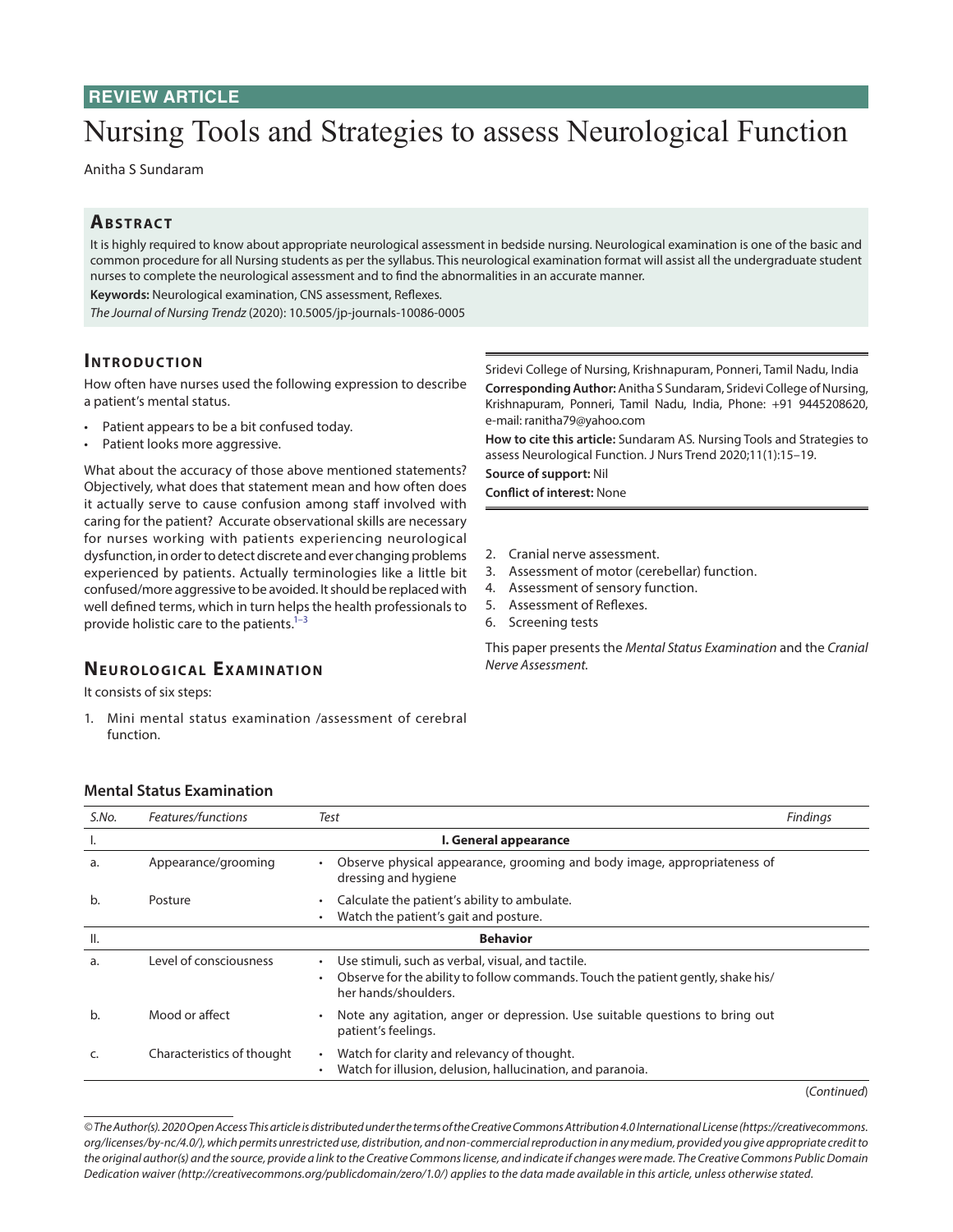| S.No. | Features/functions                                                           | Test                                                                                                                                                                                                                                                                                                                                                                                                                           | Findings |
|-------|------------------------------------------------------------------------------|--------------------------------------------------------------------------------------------------------------------------------------------------------------------------------------------------------------------------------------------------------------------------------------------------------------------------------------------------------------------------------------------------------------------------------|----------|
| III.  |                                                                              | <b>Cognitive function</b>                                                                                                                                                                                                                                                                                                                                                                                                      |          |
| a.    | Orientation to place, person,<br>and time                                    | Note orientation to place, person, and time.<br>Ask questions like What is your name? Where are you now?                                                                                                                                                                                                                                                                                                                       |          |
| b.    | Immediate memory                                                             | Ask about the events that occurred within one hour.                                                                                                                                                                                                                                                                                                                                                                            |          |
| c.    | Recent memory                                                                | Ask about recent incidents, e.g., What was your breakfast in the morning?                                                                                                                                                                                                                                                                                                                                                      |          |
| d.    | Remote memory                                                                | Ask about past events, e.g., Do you remember your wedding day/birthday?<br>$\bullet$                                                                                                                                                                                                                                                                                                                                           |          |
| IV.   |                                                                              | Intellectual function                                                                                                                                                                                                                                                                                                                                                                                                          |          |
| a.    | Abstract thinking                                                            | Ask the client to explain a proverb.                                                                                                                                                                                                                                                                                                                                                                                           |          |
| b.    | Computation                                                                  | Ask the client to solve simple to complex problems.                                                                                                                                                                                                                                                                                                                                                                            |          |
| c.    | Ability to read                                                              | Provide a newspaper/magazine to the patient and watch for their comprehension<br>ability.                                                                                                                                                                                                                                                                                                                                      |          |
| d.    | General knowledge                                                            | Ask any general knowledge question and find the relevancy of answer.                                                                                                                                                                                                                                                                                                                                                           |          |
| e.    | Insight                                                                      | Ask the client to give an opinion on what may be the cause of a particular problem?                                                                                                                                                                                                                                                                                                                                            |          |
| f.    | Judgment                                                                     | Present any situation/problem to the patient and ask him/her to find a solution<br>for that problem                                                                                                                                                                                                                                                                                                                            |          |
| g.    | Thought process                                                              | Watch whether the patient's thought process is spontaneous, natural, clear or<br>relevant?                                                                                                                                                                                                                                                                                                                                     |          |
| h.    | Language                                                                     | Assess the content fluency articulation of speech.<br>Does the patient answer appropriately?<br>Check for aphasia                                                                                                                                                                                                                                                                                                              |          |
| i.    | Reasoning                                                                    | Ask the client to explain/justify his/her own decision in certain matters.<br>$\bullet$                                                                                                                                                                                                                                                                                                                                        |          |
|       |                                                                              | Impression:                                                                                                                                                                                                                                                                                                                                                                                                                    |          |
|       |                                                                              | II. Cranial nerve assessment                                                                                                                                                                                                                                                                                                                                                                                                   |          |
|       | Cranial nerves and function                                                  | Test                                                                                                                                                                                                                                                                                                                                                                                                                           | Findings |
| 1.    | I. Olfactory (sensory) smell                                                 | • Ask the patient to close one nostril, close both eyes, and sniff from a bottle with<br>coffee, spice, soap, or some other readily recognized odors. The same is done<br>for the other nostril.                                                                                                                                                                                                                               |          |
| 2.    | II. Optic (sensory) vision                                                   | Ask the patient to close one eye, look directly at the examiner's nose, and indicate<br>$\bullet$<br>when an object (finger, pencil tip or head of pin) is presented from the periphery<br>of each of the four visual field quadrants. The same test is repeated for the other<br>eye.<br>Visual acuity is tested with a Snellen chart.                                                                                        |          |
| 3.    | III. Oculomotor (motor)<br>upward, downward, and<br>medial eye movements     | The oculomotor (CN III), trochlear (CN IV), and abducens (CN VI) nerves are tested<br>together.<br>Ask the patient to follow the examiner's finger as it moves horizontally, vertically<br>(making a cross), and diagonally (making an X).                                                                                                                                                                                     |          |
| 4.    | IV. Trochlear nerve (motor)<br>upward, downward, and<br>medial eye movements | To test pupillary constriction, shine a light into the pupil of one eye and look<br>$\bullet$<br>for ipsilateral constriction of the same pupil and contralateral (consensual)<br>constriction of the opposite eye.<br>The size and shape of the pupils are also noted. Watch PERRLA—Pupil are Equal<br>in size, Round, and Reactive to Light and Accommodation.                                                               |          |
| 5.    | V. Trigeminal (mixed)<br>sensory-facial sensation<br>and motor-mastication   | The sensory component of the trigeminal nerve (CN V) is tested by having the<br>$\bullet$<br>patient identify light touch (cotton) and pinprick in each of the three divisions<br>(ophthalmic, maxillary, and mandibular) of the nerve on both sides of the face.<br>The motor component is tested by asking the patient to clench the teeth and<br>$\bullet$<br>palpate the masseter muscles just above the mandibular angle. |          |
| 6.    | VI. Abducens (motor) lateral<br>eye movement                                 | CN VI is tested along with CN III and IV.                                                                                                                                                                                                                                                                                                                                                                                      |          |
| 7.    | VII. Facial (mixed)<br>sensory-taste and<br>motor-facial movement            | Its function is tested by asking the patient to raise the eyebrows, close the eyes<br>$\bullet$<br>tightly, purse the lips, draw back the corners of the mouth in an exaggerated<br>smile, and frown and to make a whistle sound.                                                                                                                                                                                              |          |

(*Continued*)

震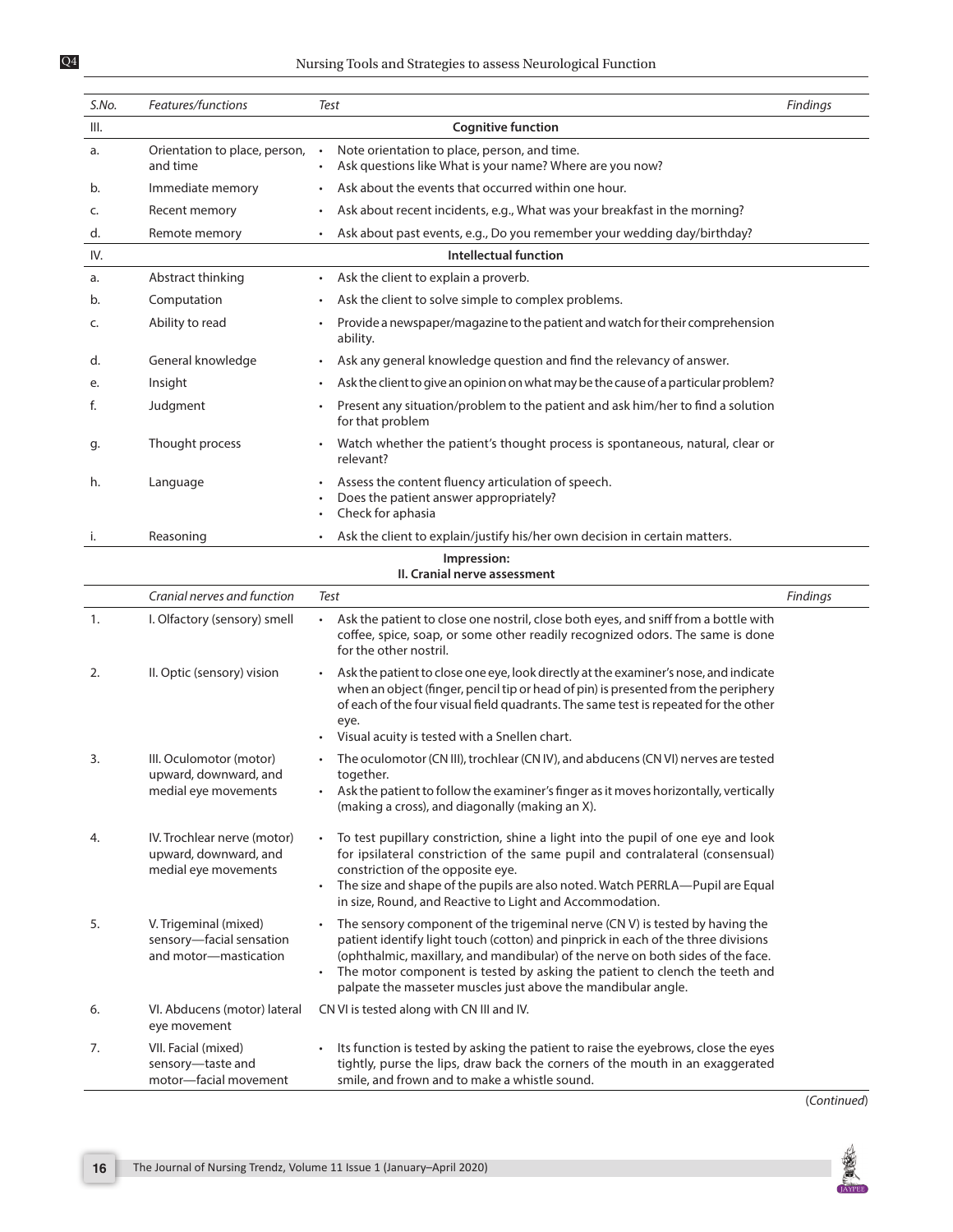| S.No. | Features/functions                                                                                                     | Test                                                                                                                                                                                                                                                                                                                                                                                                                                                                                                                                   | Findings |
|-------|------------------------------------------------------------------------------------------------------------------------|----------------------------------------------------------------------------------------------------------------------------------------------------------------------------------------------------------------------------------------------------------------------------------------------------------------------------------------------------------------------------------------------------------------------------------------------------------------------------------------------------------------------------------------|----------|
| 8.    | VIII. Acoustic nerve (sensory)<br>hearing and equilibrium                                                              | Ask the patient to close the eyes and indicate when a ticking clock is heard as<br>$\bullet$<br>the stimulus is brought closer to the ear and the distance from the patient's ear<br>to the sound source when first heard is recorded. Each ear is tested individually.<br>Check hearing acuity using a tuning fork. Do Rinne and Weber tests.                                                                                                                                                                                         |          |
| 9.    | IX. Glasso pharngeal<br>Glossopharyngeal nerve<br>(mixed) sensory-taste and<br>motor-swallowing                        | The glossopharyngeal and the vagus nerves are tested together.<br>$\bullet$<br>Elicit gag reflex (bilateral contraction of the palatal muscles initiated by stroking<br>or touching either side of the posterior pharynx or soft palate with a tongue<br>blade).<br>Ask the patient to phonate by saying "ah" and note the bilateral symmetry of<br>$\bullet$<br>elevation of the soft palate. Apply a small amount of salt or sugar to the anterior<br>two-thirds of the tongue. Ask the client to identify the taste. <sup>4,5</sup> |          |
| 10.   | X. Vagus (mixed)<br>sensory-muscles of the<br>pharynx, larynx, and<br>soft palate and<br>motor-swallowing              | Tested along with CN IX.                                                                                                                                                                                                                                                                                                                                                                                                                                                                                                               |          |
| 11.   | XI. Spinal accessory nerve<br>(motor) turning of head and<br>elevation of shoulder                                     | Ask the patient to shrug the shoulders against resistance and turn the head to<br>either side against resistance.                                                                                                                                                                                                                                                                                                                                                                                                                      |          |
| 12.   | XII. Hypoglossal (motor)<br>movement of tongue                                                                         | Ask the patient to protrude the tongue. It should protrude in the midline. The<br>patient should also be able to push the tongue to either side against the resistance<br>of a tongue blade.                                                                                                                                                                                                                                                                                                                                           |          |
|       |                                                                                                                        | Impression:<br>III. Motor assessment/assessment of cerebellar function                                                                                                                                                                                                                                                                                                                                                                                                                                                                 |          |
| S.No. | Test                                                                                                                   | Response                                                                                                                                                                                                                                                                                                                                                                                                                                                                                                                               |          |
| 1.    | Finger to nose movements<br>(point to point test)                                                                      | It involves having the patient alternately touch the nose with the index finger, then<br>touch the examiner's finger. The examiner repositions the finger so that the patient<br>can adjust to a new distance each time the examiner's finger is touched.                                                                                                                                                                                                                                                                              |          |
| 2.    | Rapid alternating<br>movements                                                                                         | First, the patient is instructed to pat his or her thigh as fast as possible with each<br>hand separately. Then the patient is instructed to alternately pronate and supinate<br>the hand as rapidly as possible. Lastly, the patient is asked to touch each of the<br>fingers with the thumb in a consecutive motion. Speed, symmetry, and degree of<br>difficulty are noted.                                                                                                                                                         |          |
| 3.    | Romberg test                                                                                                           | The patient is asked to stand with the feet together and arms at the side, first with<br>eyes open and then with eyes closed for 20-30 seconds. Slight swaying is normal,<br>loss of balance is abnormal.                                                                                                                                                                                                                                                                                                                              |          |
| 4.    | Heel-to-shin test                                                                                                      | The heel-to-shin test involves having the patient place one heel on the opposite<br>shin below the knee and moving the heel down the shin to the ankle. This is re-<br>peated for the other leg. These movements should flow smoothly without jerking<br>or hesitation.                                                                                                                                                                                                                                                                |          |
| 5.    | Heel-to-toe walk                                                                                                       | Ask the patient to walk heel-to-toe in a straight line. Observe for normal coordination<br>and balance.                                                                                                                                                                                                                                                                                                                                                                                                                                |          |
| 6.    | Muscle strength                                                                                                        | Muscle strength score.                                                                                                                                                                                                                                                                                                                                                                                                                                                                                                                 |          |
|       | Assessing the patient's<br>ability to flex or extend the<br>extremities against resist-<br>ance tests muscle strength. | 5-Indicates full power of contraction against gravity and resistance or normal<br>muscle strength.<br>4-Indicates fair but not full strength against gravity and a moderate amount of<br>resistance or slight weakness.<br>3-Indicates just sufficient strength to overcome the force of gravity or moderate<br>weakness.<br>2-Able to move but not to overcome gravity.<br>1-Flickering movements<br>0-No muscular contraction.                                                                                                       |          |
| 7.    | Muscle tone                                                                                                            | Assess the tension present in the muscle at rest by palpating various muscles at<br>rest and during passive movement. Watch for spasticity and rigidity.                                                                                                                                                                                                                                                                                                                                                                               |          |

(*Continued*)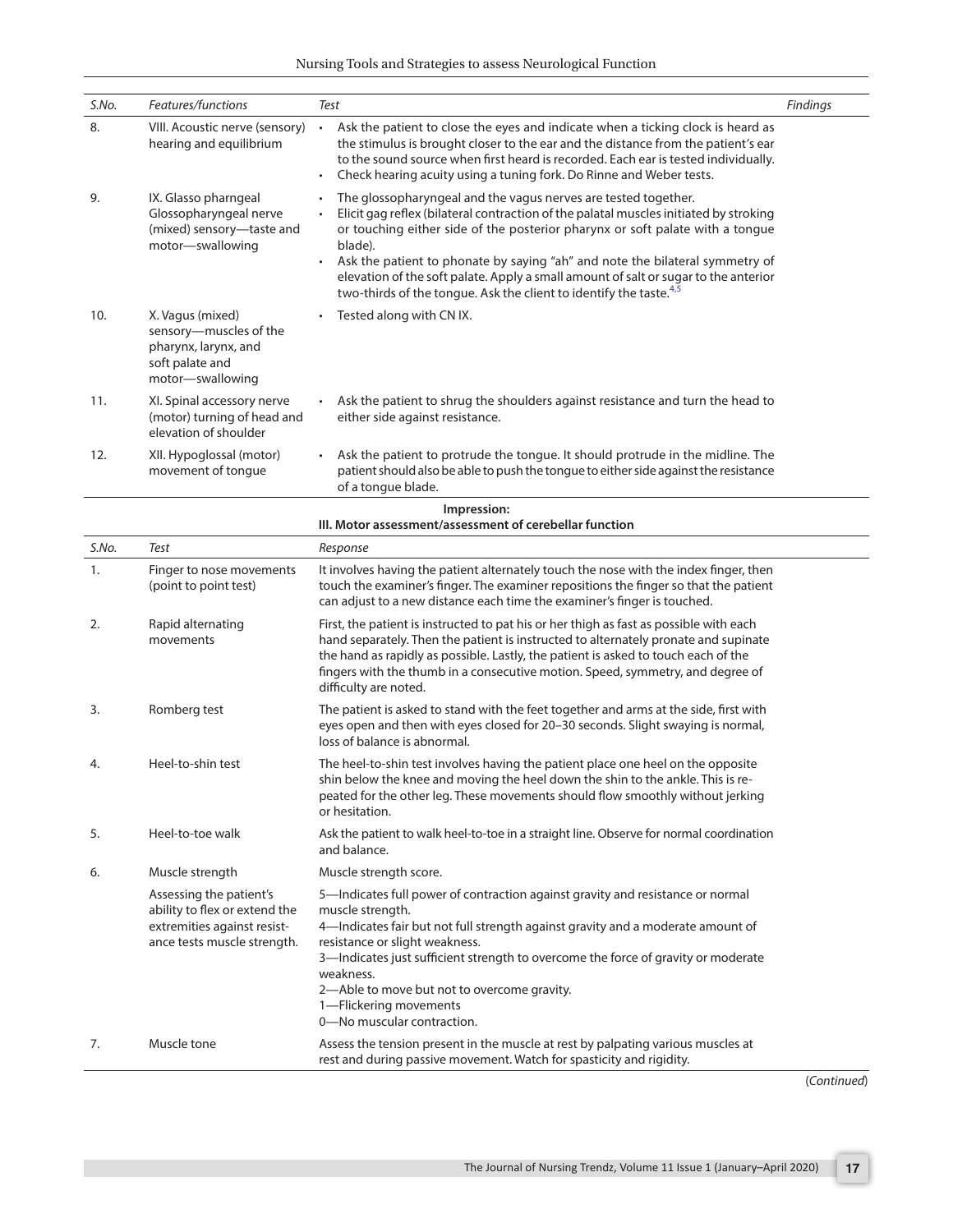|       |                                         | IV. Assessment of sensory function                                                                                                                                                                                                                                                                                                                                                                                                                                              |          |
|-------|-----------------------------------------|---------------------------------------------------------------------------------------------------------------------------------------------------------------------------------------------------------------------------------------------------------------------------------------------------------------------------------------------------------------------------------------------------------------------------------------------------------------------------------|----------|
| S.No. | Features/functions                      | Test                                                                                                                                                                                                                                                                                                                                                                                                                                                                            | Findings |
| 1.    | Tactile sensation                       | Lightly touch with a cotton wisp to corresponding areas on each side of the body.<br>The sensitivity of proximal parts of the extremities is compared with that of distal<br>parts.                                                                                                                                                                                                                                                                                             |          |
| 2.    | Localization of stimuli                 | The examiner gently strokes a cotton wisp over each of the four extremities and<br>asks the patient to indicate when the stimulus is felt by saying "touch".                                                                                                                                                                                                                                                                                                                    |          |
| 3.    | Test of pain sensation                  | Pain and temperature sensations are transmitted together in the lateral part of the<br>spinal cord, so it is unnecessary to test for temperature sense in most circumstances.<br>Determining the patient's sensitivity to a sharp object can assess superficial pain<br>perception. The patient is asked to differentiate between the sharp and dull ends<br>of a broken wooden tongue blade; using a safety pin is inadvisable because it<br>breaks the integrity of the skin. |          |
| 4.    | Test of temperature<br>sensation        | The sensation of temperature is tested by applying tubes of warm and cold water<br>to the skin and asking the patient to identify the stimuli with the eyes closed.                                                                                                                                                                                                                                                                                                             |          |
| 5.    | Test of vibration sensation             | Vibration and proprioception are transmitted together in the posterior part of the<br>cord. Vibration may be evaluated through the use of a low-frequency<br>(128- or 256-Hz) tuning fork. The handle of the vibrating fork is placed against a<br>bony prominence, and the patient is asked whether he or she feels a sensation and<br>is instructed to signal the examiner when the sensation ceases.                                                                         |          |
| 6.    | Tactile discrimination.<br>Stereognosis | Steregnosis (ability to perceive the form and nature of objects) is tested by having<br>the patient identify the size and shape of easily recognized objects (e.g., coins,<br>keys, and a safety pin) placed in the hands again with the eyes closed.                                                                                                                                                                                                                           |          |
| 7.    | Graphethesia                            | Graphesthesia (ability to feel writing on the skin) is tested by having the patient<br>identification number traced on the palm of the hands or back with eyes closed.                                                                                                                                                                                                                                                                                                          |          |
| 8.    | Extinction/two-point<br>discrimination  | Sensory extinction or inattention is evaluated by touching both sides of the body<br>simultaneously. An abnormal response occurs when the patient perceives the<br>stimulus only on one side. The other stimulus is "extinguished".                                                                                                                                                                                                                                             |          |
| 9.    | Position sense                          | Position sense is assessed by placing the thumb and forefinger on either side of<br>the patient's forefinger or great toe and gently moving the finger up or down. The<br>patient, with his or her eyes closed, is asked to indicate the direction in which the<br>digit is moved.                                                                                                                                                                                              |          |
|       |                                         | V. Reflexes                                                                                                                                                                                                                                                                                                                                                                                                                                                                     |          |
|       |                                         | Deep tendon reflexes                                                                                                                                                                                                                                                                                                                                                                                                                                                            |          |
| 1.    | <b>Biceps Reflex</b>                    | Place the thumb over the biceps tendon in the antecubital space and strike the<br>thumb with a hammer. The patient should have the arms partially flexed at the<br>elbow with the palms up. The normal response is flexion of the arm at the elbow or<br>contraction of the biceps muscle that can be felt by the examiner's thumb.                                                                                                                                             |          |
| 2.    | Triceps reflex                          | Strike the triceps tendon above the elbow while the patient's arm is flexed. The<br>normal response is an extension of the elbow or visible contraction of the triceps.                                                                                                                                                                                                                                                                                                         |          |
| 3.    | Brachioradialis reflex                  | Strike the radius 3–5 cm above the wrist while the patient's arm is relaxed. The<br>normal response is flexion and supination of the forearm or visible contraction of<br>the brachioradialis muscle.                                                                                                                                                                                                                                                                           |          |
| 4.    | Patellar reflex                         | Strike the patellar tendon just below the patella. The patient can be in a sitting or<br>lying position. The normal response is an extension of the knee with contraction of<br>the quadriceps.                                                                                                                                                                                                                                                                                 |          |
| 5.    | Ankle (Achilles) reflex                 | Strike the Achilles tendon while the patient's leg is flexed at the knee and the foot<br>is dorsiflexed at the ankle. The normal response is plantar flexion at the ankle.                                                                                                                                                                                                                                                                                                      |          |
|       |                                         | <b>Superficial Reflexes</b>                                                                                                                                                                                                                                                                                                                                                                                                                                                     |          |
| 6.    | Gag reflex                              | Gently touch the posterior pharynx with a cotton-tipped applicator; first on one side<br>of the uvula and then the other. Positive response is an equal elevation of the uvula.                                                                                                                                                                                                                                                                                                 |          |
| 7.    | Plantar reflex                          | Stroking the lateral side of the foot with a tongue blade normally causes toe flexion.                                                                                                                                                                                                                                                                                                                                                                                          |          |
| 8.    | Corneal reflex                          | Using a clean wisp of cotton lightly touch the outer corner of each eye on the<br>sclera. The reflex is present if the action elicits a blink.                                                                                                                                                                                                                                                                                                                                  |          |

# **Impression**

(*Continued*)

夏 **TAYPE**